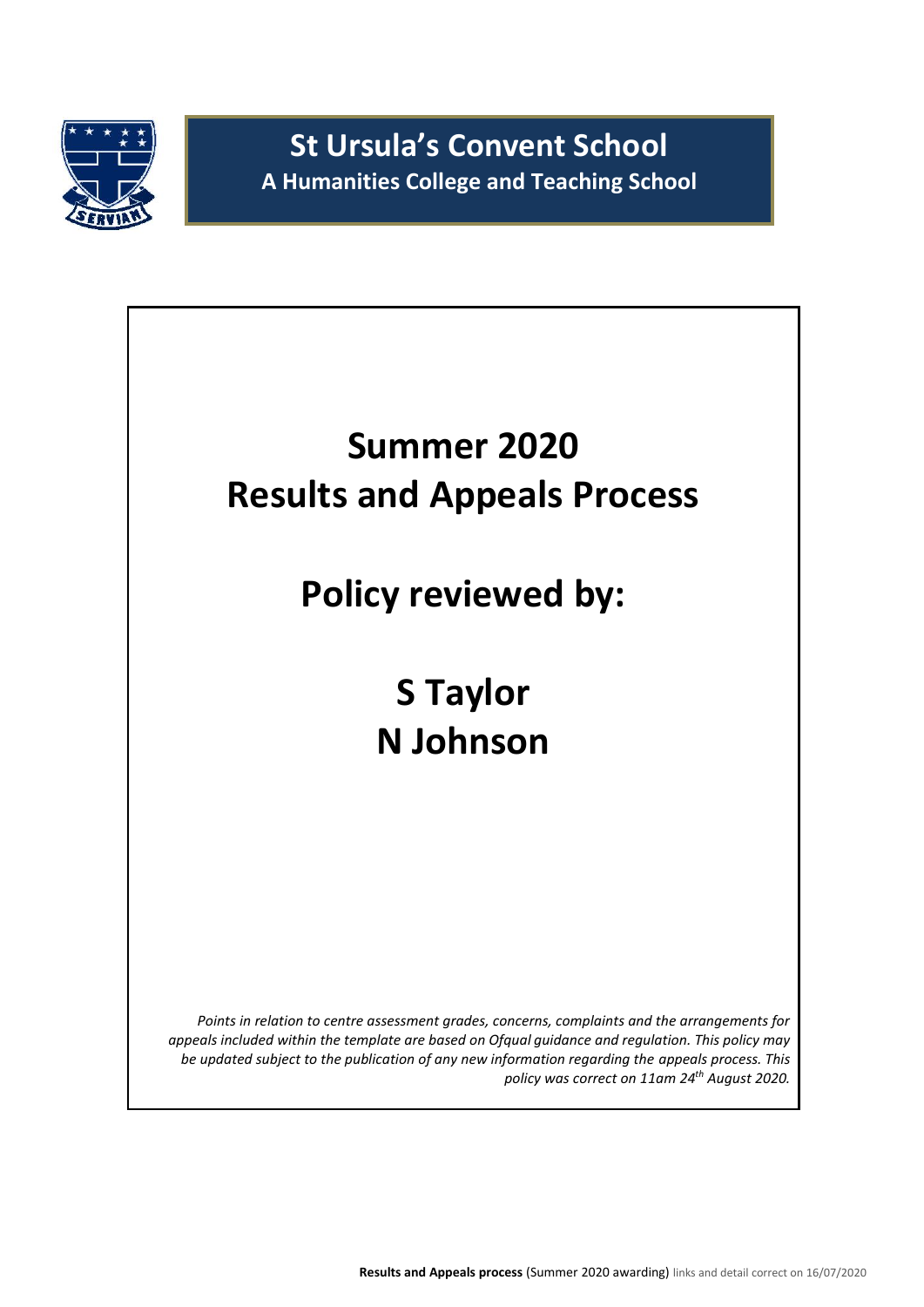# **Information for Centre**

## **Results and Appeals**

#### **Centre assessment grades and rank orders**

St Ursula's Convent School:

- will not divulge provisional (centre assessment) grades, nor rank orders, with candidates or parents/carers before the issue of results
- understands that any inappropriate disclosure of centre assessment grades and rank order information before the issue of results will be investigated by awarding bodies as potential malpractice
- St Ursula's Convent School will make centre assessment grades available to students from 20<sup>th</sup> August 2020.

#### **Final grades**

St Ursula's Convent School will:

- issue results in accordance with the centre's *Information for Candidates - Results, Appeals and Certificates* document
- signpost candidates (and parents/carers) to information provided by key stakeholders at the time final grades are issued to support their understanding of the grades awarded

#### **Arrangements for results day(s)**

St Ursula's Convent School will:

- organise a 'socially distanced' results day(s) and inform candidates of the arrangements in place for the collection of/access to their results. Pupils will also have the option of their results being emailed directly to them if they would prefer not to attend school on this day.
- ensure senior members of centre staff are available/accessible to candidates with whom a result/results may be discussed.
- prepare information for candidates showing their options if they have concerns about their results.
- signpost candidates to relevant Ofqual and/or awarding body information that sets out how their grades were calculated this year and the options available if they believe their result was not properly produced, including access to appeal.

#### **Arrangements for appeals**

St Ursula's Convent School will:

- follow information provided by Ofqual/JCQ/awarding bodies to determine the grounds on which an appeal can be made on behalf of a candidate, or candidates.
- make candidates aware of the arrangements in place for appeals
- if a candidate is concerned that any reasonable adjustments were not taken into account when the centre determined their CAG, discuss this with the candidate
- submit an appeal to the awarding body on behalf of a candidate or candidates where it is believed:
	- o the centre itself made an administrative error when submitting centre assessment grade (CAG) or rank order information to the awarding body.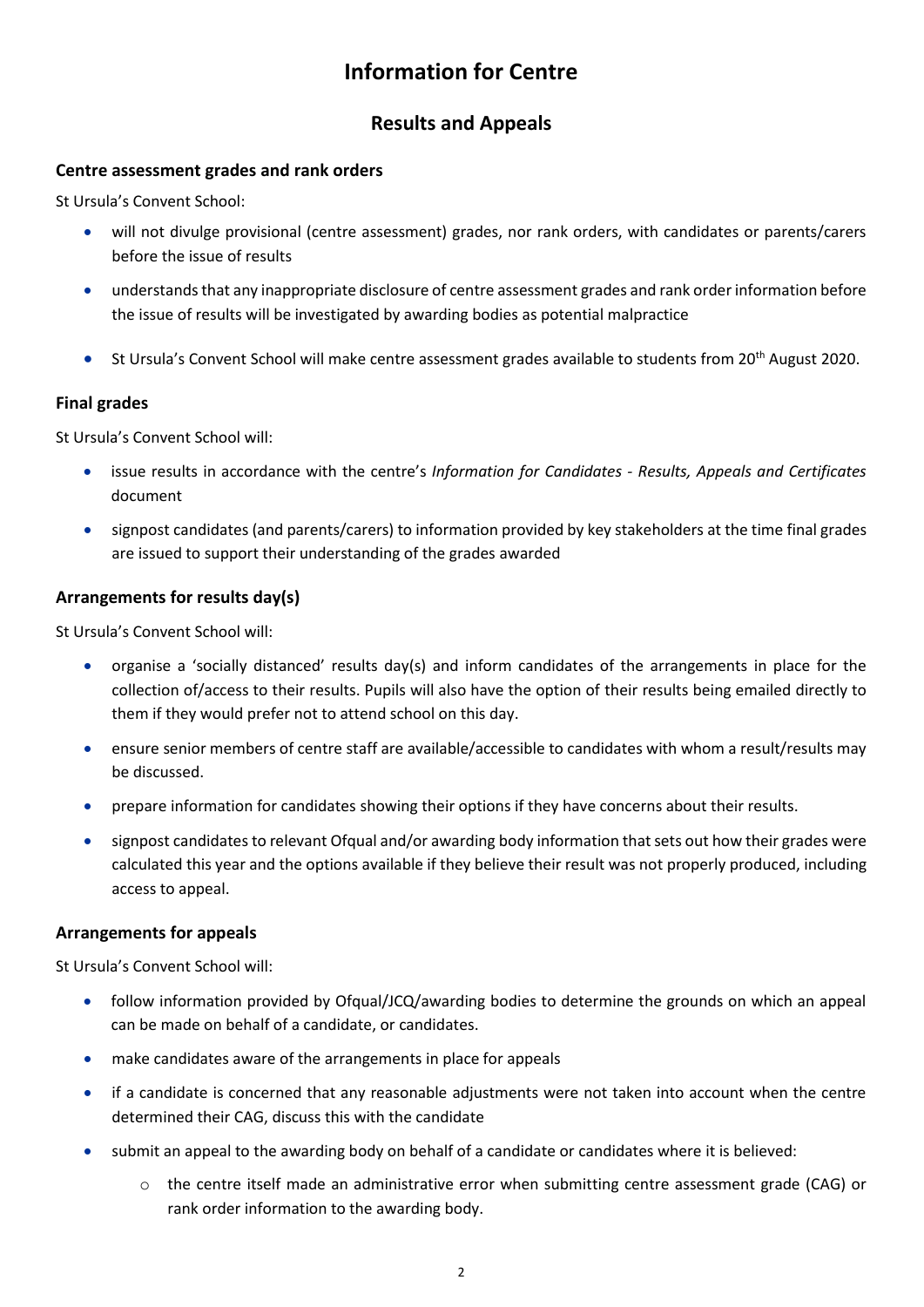collect consent from a candidate if required before any appeal is submitted to the awarding body.

St Ursula's Convent School cannot appeal against the CAG that they decided was correct at the point of submitting it to the awarding body, and for which the head of centre submitted a declaration to confirm that in the centre's judgement this was the grade the students were most likely to have received had the exams gone ahead.

St Ursula's Convent School confirms that

- the decision to issue candidates with the higher of their CAG or their calculated grades means that a route to appeal on the grounds of mock exam results is not available. Mock exam results were part of the evidence the centre took into account when determining CAGs for candidates.
- if candidates or others have concerns about bias, discrimination or any other factor that suggests that the centre did not behave with care or integrity when determining the CAG and/or rank order information they should normally raise these concerns with the centre, in the first instance; or they could take their concerns to the relevant awarding body if this was the more appropriate route
- where there is evidence, Ofqual require awarding bodies to investigate such allegations as potential malpractice or maladministration as such allegations would be very serious, and Ofqual expect them to be rare

#### **Internal appeals procedure – Summer 2020**

St Ursula's Convent School will provide a process for a candidate to appeal against any decision the centre may make:

- not to seek from the awarding body any information the awarding body holds that would be needed for an appeal; and/or
- not to appeal to the awarding body

#### **How centre assessment grades and rank orders were determined**

To respond to any queries, challenges or internal appeals from a candidate (or their parent/carer) St Ursula's Convent School will provide records detailing:

- the process deployed in calculating centre assessment grades and ranking of all candidates within each grade (or within the cohort where this was required by a particular qualification type)
- the support given to any newly qualified teachers in grading and ranking students
- a summary of the evidence and data used to make objective and professional judgements
- the standardisation process where a cohort was taught across several teachers in a subject area
- how any conflicts of interest were managed
- the review and check for accuracy undertaken as part of the internal sign-off process for each subject
- confirmation of the process for head of centre sign-off and submission of the declaration to awarding bodies
- any errors reported by an awarding body after the submission of information and details of how these were resolved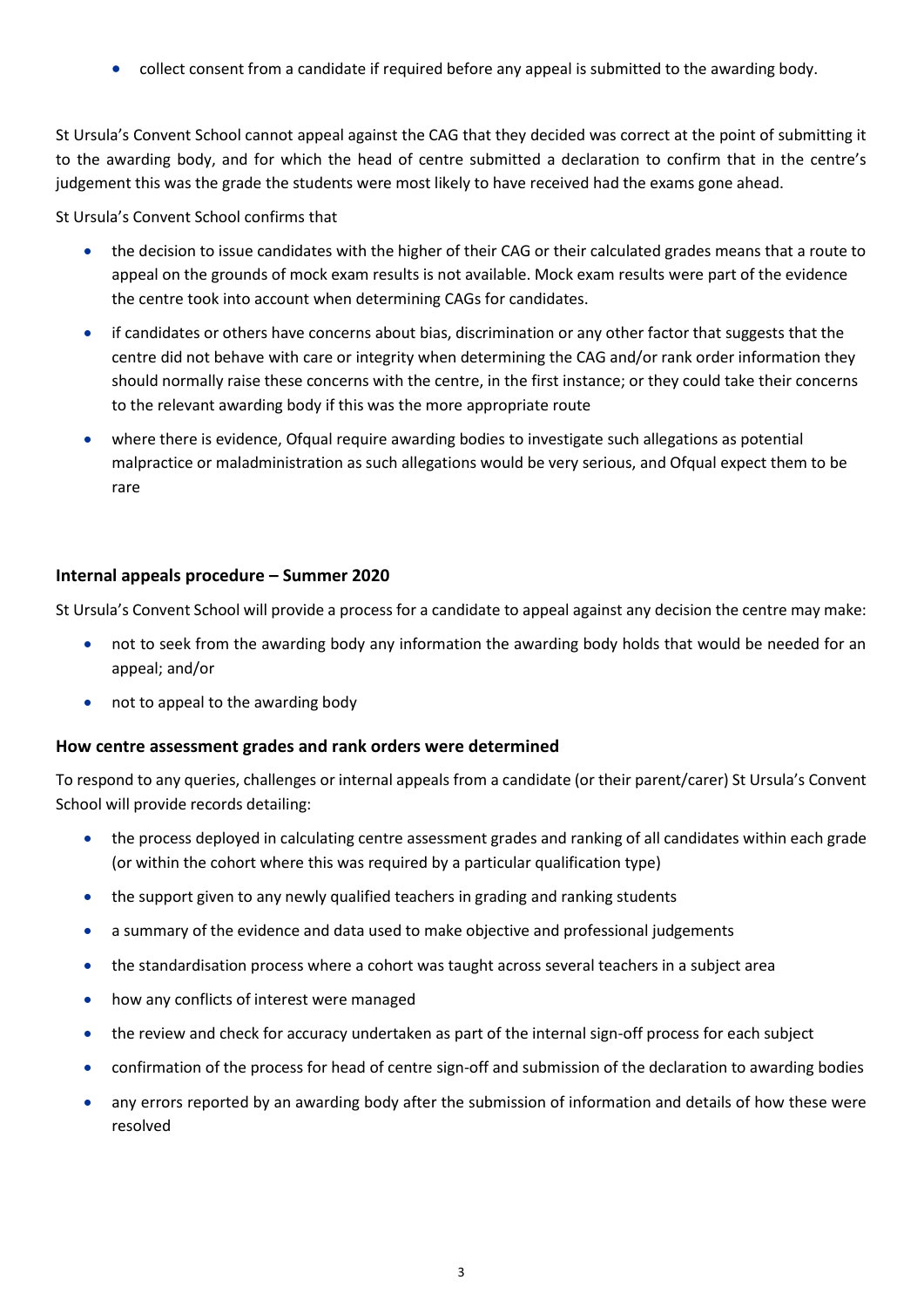# **Information for Candidates**

## **Results, Appeals and Certificates**

#### **Centre assessment grades and rank orders**

St Ursula's Convent School has submitted centre assessment grades (CAGs) and rank order information to the relevant awarding body in accordance with Ofqual guidance and in line with the awarding body instructions.

The awarding bodies put these grades through a standardisation process to determine a calculated grade.

Where calculated grades are higher than CAGs, calculated grades will be awarded.

#### **Final grades**

On candidate statements of results (results slips) and certificates, final grades will be reported in the same way as in previous years.

#### **About your results**

Ofqual has provided information for students:

- **Your results, what next?** Understanding your qualifications grades this summer: updated 20 August 2020 [www.gov.uk/guidance/your-results-what-next](http://www.gov.uk/guidance/your-results-what-next)
- **Two updated Ofqual Documents[: https://www.gov.uk/government/publications/student-guide-to-post-](https://www.gov.uk/government/publications/student-guide-to-post-16-qualification-results-summer-2020)[16-qualification-results-summer-2020](https://www.gov.uk/government/publications/student-guide-to-post-16-qualification-results-summer-2020)**
	- o **Student guide to post-16 qualification results: summer 2020** A guide for those receiving qualification results in England this summer (updated 19 August)
	- o **Student guide to appeals, malpractice & maladministration complaints** Summer 2020 - What to do if you have concerns or questions about your grades (updated 19 August)
- **National Careers Service Exam Results Helpline** [www.gov.uk/careers-helpline-for-teenagers](http://www.gov.uk/careers-helpline-for-teenagers)

If you have a concern about a grade you have been awarded, you can ask St Ursula's Convent School to:

- check whether an error was made when submitting your centre assessment grade and rank order to the awarding body
- raise a complaint with (using the *Complaints and Appeals Procedure (Exams)* available on the school website) if you feel you have evidence of bias or that you were discriminated against; you could also pass such evidence on to the awarding body who could investigate for potential maladministration/malpractice
- provide information about the opportunity to take an exam in the autumn series or in summer 2021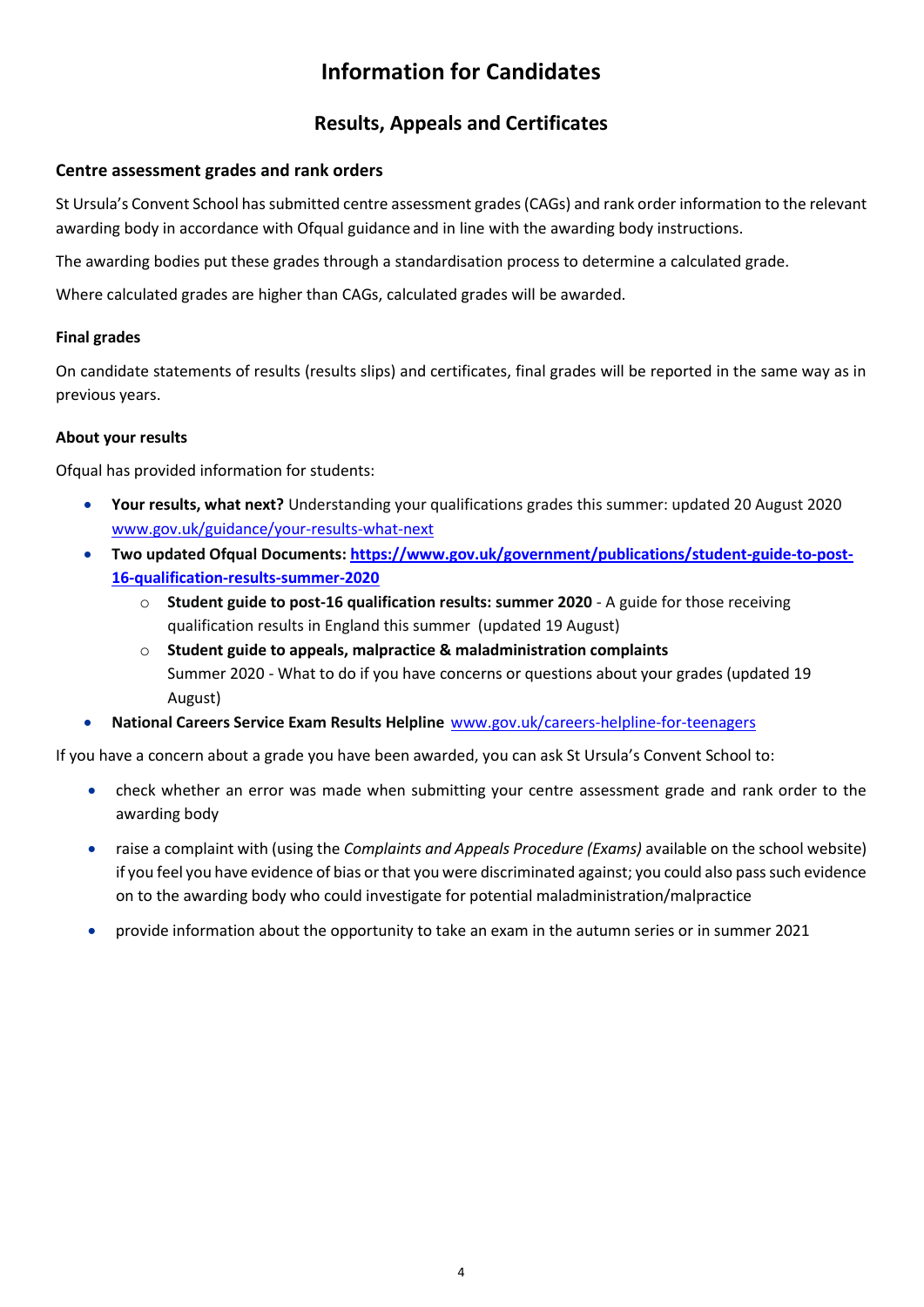#### **Arrangements for appeals**

Only schools and colleges can submit an appeal. This also applies to private candidates (students who do not study in a school or college.)

If a candidate has concerns about how grades were arrived at they should talk to their school or college about their options.

- A candidate can ask their centre to check whether it made a mistake when submitting data to the awarding body (If the centre finds it made a mistake in the data it provided it can ask the awarding body to correct it)
- The centre can appeal to the awarding body on a candidate's behalf if it believes the awarding body made a mistake when it communicated a candidate's grade
- A candidate cannot challenge the centre under the appeals process on the centre assessment grades it submitted or the rank order positions
- A candidate cannot appeal because their mock exam result was higher than the grade awarded. The mock grade will have been taken into account in deciding a candidate's centre assessment grade. Candidates will either receive their centre assessment grade or the calculated grade (whichever is higher)
- This summer, candidates' grades are protected and will not go down as a result of an appeal
- If the centre is unhappy with the outcome of the awarding body's appeals process, it can appeal this decision through Ofqual's [Examination Procedures Review Service](https://www.gov.uk/appeal-qualification-result/appeal-a-review)
- A candidate can appeal against their centre's decision (using the *Internal Appeals Policy* available on the school website)
	- o not to seek any information the awarding body holds that would be needed for an appeal; and/or
	- o not to appeal to the awarding body

#### **Certificates**

Certificates, when received from the awarding body, will be issued to candidates in November 2020.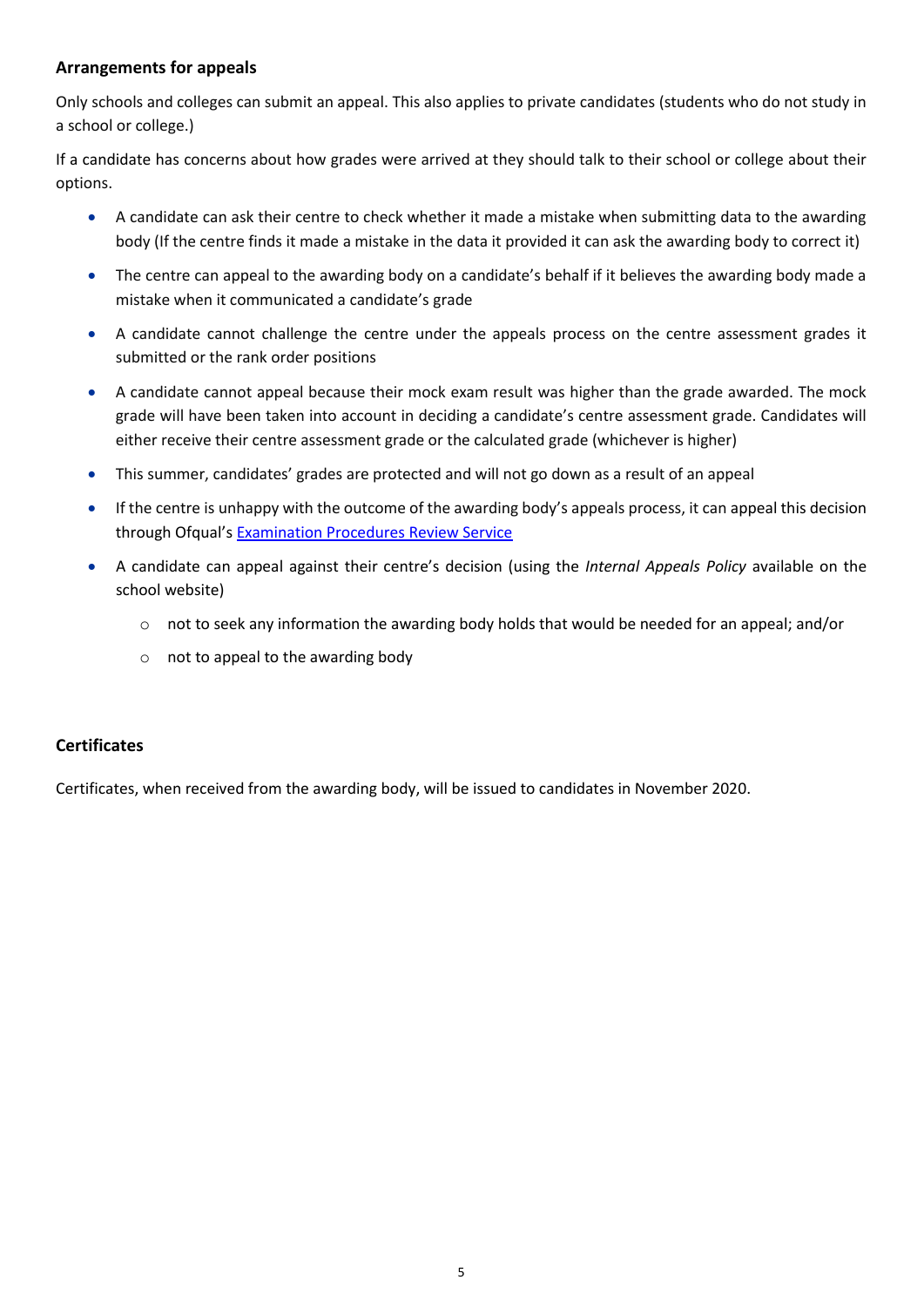#### **Internal appeals procedure – Summer 2020**

#### **St Ursula's Convent School will:**

- inform candidates of the arrangements for appeals prior to the issue of results and the accessibility of senior members of centre staff immediately after the publication of results by publishing this information on the school website and signposting to candidates via email
- appeal to an awarding body on a candiate's behalf if it believes the centre itself made an error when submitting a centre assessment grade or rank order information or if it believes an awarding body made a mistake when communicating a grade
- ask the candidate to provide written informed consent (informed consent via candidate email is acceptable) before an appeal is submitted to the awarding body (This summer, as candidates grades are protected and will not go down as a result of an appeal, the collection of candidate consent may not be deemed mandatory, although as good practice consent would confirm that a candidate is aware that an appeal is being submitted on their behalf)
- where relevant, advise an affected candidate to inform any third party (such as a university or college) that an appeal has been submitted to an awarding body

#### **St Ursula's Convent School will not:**

- seek any information the awarding body holds that would be needed for an appeal if it does not believe an awarding body made a mistake when communicating a grade
- appeal to an awarding body on a candiate's behalf if it does not believe the centre itself made an error when submitting a centre assessment grade or rank order information or if it does not believe an awarding body made a mistake when communicating a grade

An internal appeal may only be submitted to the centre where a candidate (or his/her parent/carer) believes there are grounds to appeal against the centre's decision:

not to seek any information the awarding body holds that would be needed for an appeal

and/or

• not to appeal to the awarding body

An internal appeal should be submitted by:

• completing and submitting an internal appeals form (appendix A) and sending this to exams@stursulas.com **before 4pm on Wednesday 9<sup>th</sup> September 2020.** There is a very tight turnaround due to the awarding body's final deadline for an initial review on **Thursday 17th September 2020.**

The appellant will be informed of the outcome of the internal appeal as soon as a decision has been made, and in sufficient time for the centre to take any appropriate action, where the internal appeal may be upheld.

If the internal appeal is upheld by the centre, resulting in an appeal on the candidate's behalf being submitted to the awarding body:

- awarding body fees which may be charged for an appeal will be paid by the centre
- if the appeal is upheld by the awarding body, this fee will be refunded by the awarding body to the centre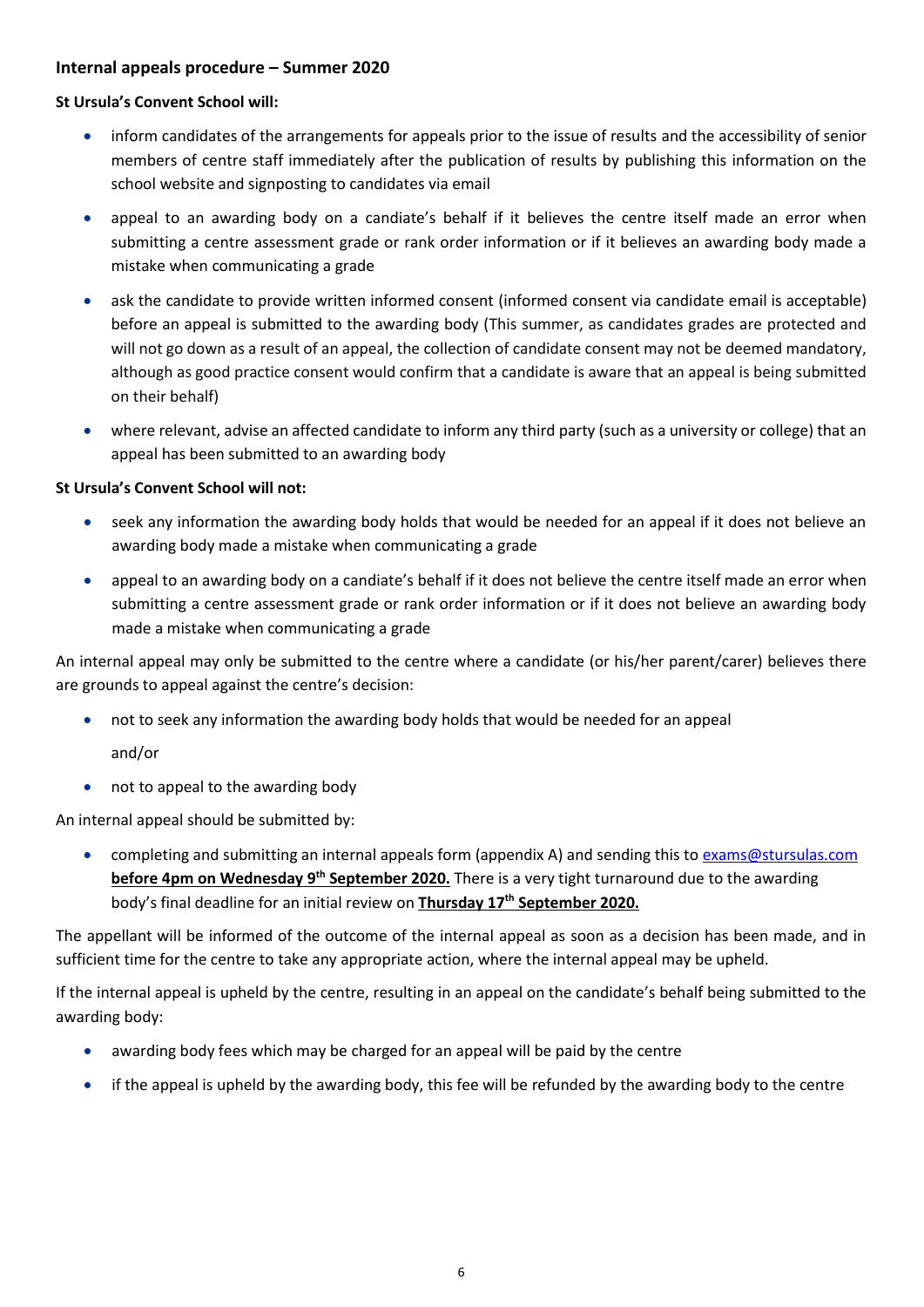#### **Appendix A: Internal appeals form – Summer 2020**

Summer 2020 awarding

|     | FOR CENTRE USE ONLY |  |  |  |
|-----|---------------------|--|--|--|
|     | Date received       |  |  |  |
| ite | Reference No.       |  |  |  |

Please tick box to indicate the nature of your appeal and complete all wh boxes on the form below

 $\Box$  Appeal against the centre's decision not to seek any information the awarding body holds that would be needed for an appeal

#### $\Box$  Appeal against the centre's decision not to appeal to the awarding body

| Name of appellant                           | Awarding<br>body                 |  |
|---------------------------------------------|----------------------------------|--|
| Candidate name<br>if different to appellant | Qualification<br>type<br>Subject |  |

Please state the grounds for your appeal below:

If necessary, continue on an additional page if this form is being completed electronically or overleaf if hard copy being completed

Appellant signature:  $\Box$  Date of signature:

This form must be signed, dated and returned to the exams officer on behalf of the head of centre to the **before 4pm on Wednesday 9 th September 2020**